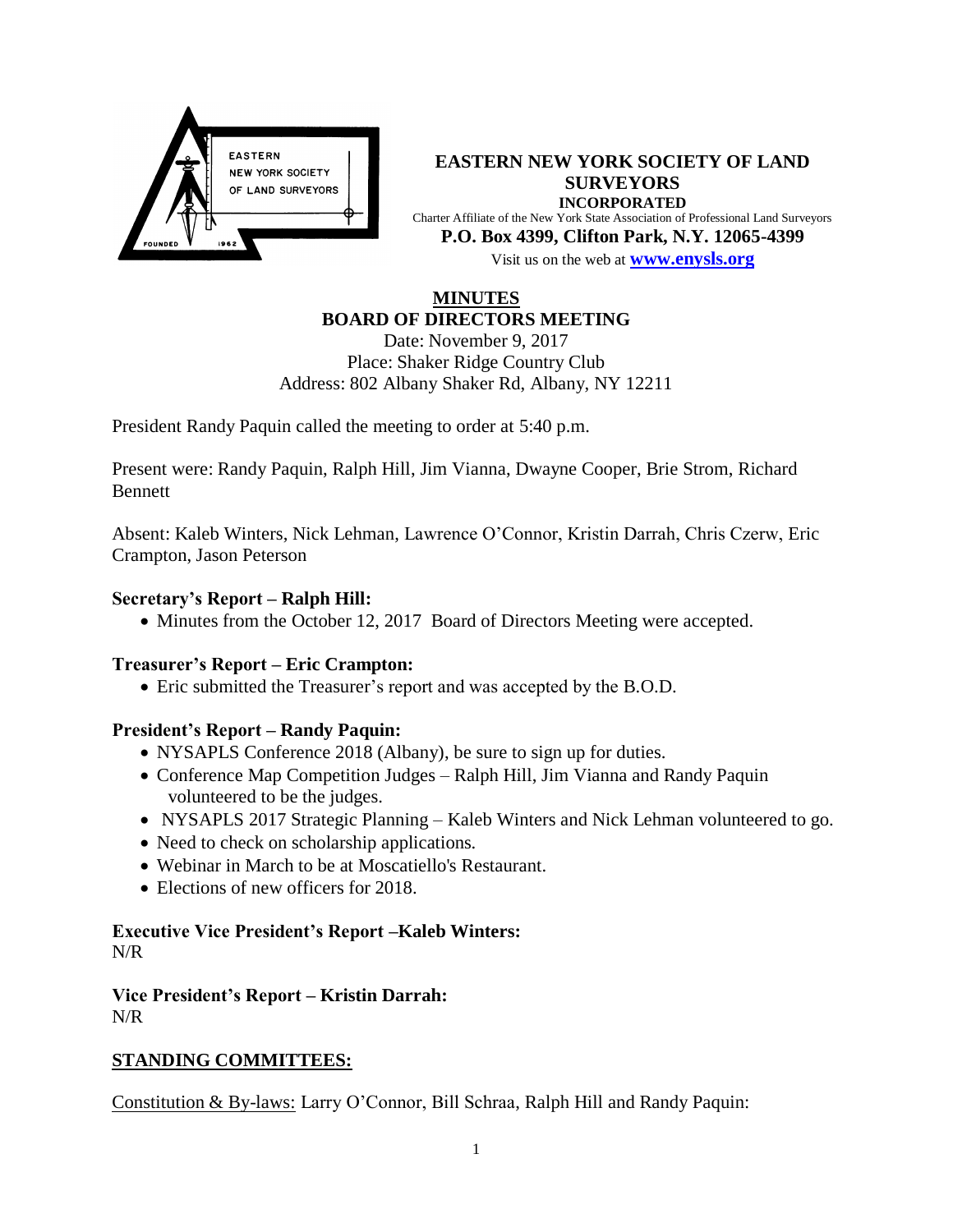Continuing Education: Jody Lounsbury, Chuck Lent and Larry O'Connor:

Ethics: Jim Vianna, Jeff Ostertag and Kevin Rounds:

Finance: Bill Darling and Chris Czerw:

Legislative: Larry O'Connor:

Program: Randy Paquin, Larry O'Connor:

Public Relations: Jody Lounsbury, Brie Strom:

Scholastic Development: Kristin Darrah and Randy Paquin:

Business Practice & Technical Information: Chris Czerw:

Membership: Robert Wilklow and Steve Dickson:

Website: Richard Bennett and Ralph Hill:

Update with current officers.

### **TEMPORARY COMMITTEES:**

#### **OLD BUSINESS**:

#### **NEW BUSINESS:**

- General Membership meeting with elections and Lucas Boyer gave a presentation on the GeoSLAM Zeb-Revo which is a device used for 3D scanning.
- Elected as Senior Members were:
	- o Pat VanHaverbeke
	- o Kaleb Winters
	- o Lawrence J. O'Connor
- Elected as an Associate Member was:
	- o Richard Palmer
- Board of Directors elected the following officers:
	- o President - - - Kaleb Winters
	- o Executive Vice-President - Randy Paquin
	- o Vice-President - - -James Vianna
	- o Secretary - - - Ralph Hill
	- o Treasurer - - - Eric Crampton

Adjourn at: 8:45 pm

 Respectfully Submitted, Ralph Hill, PLS ENYSLS Secretary